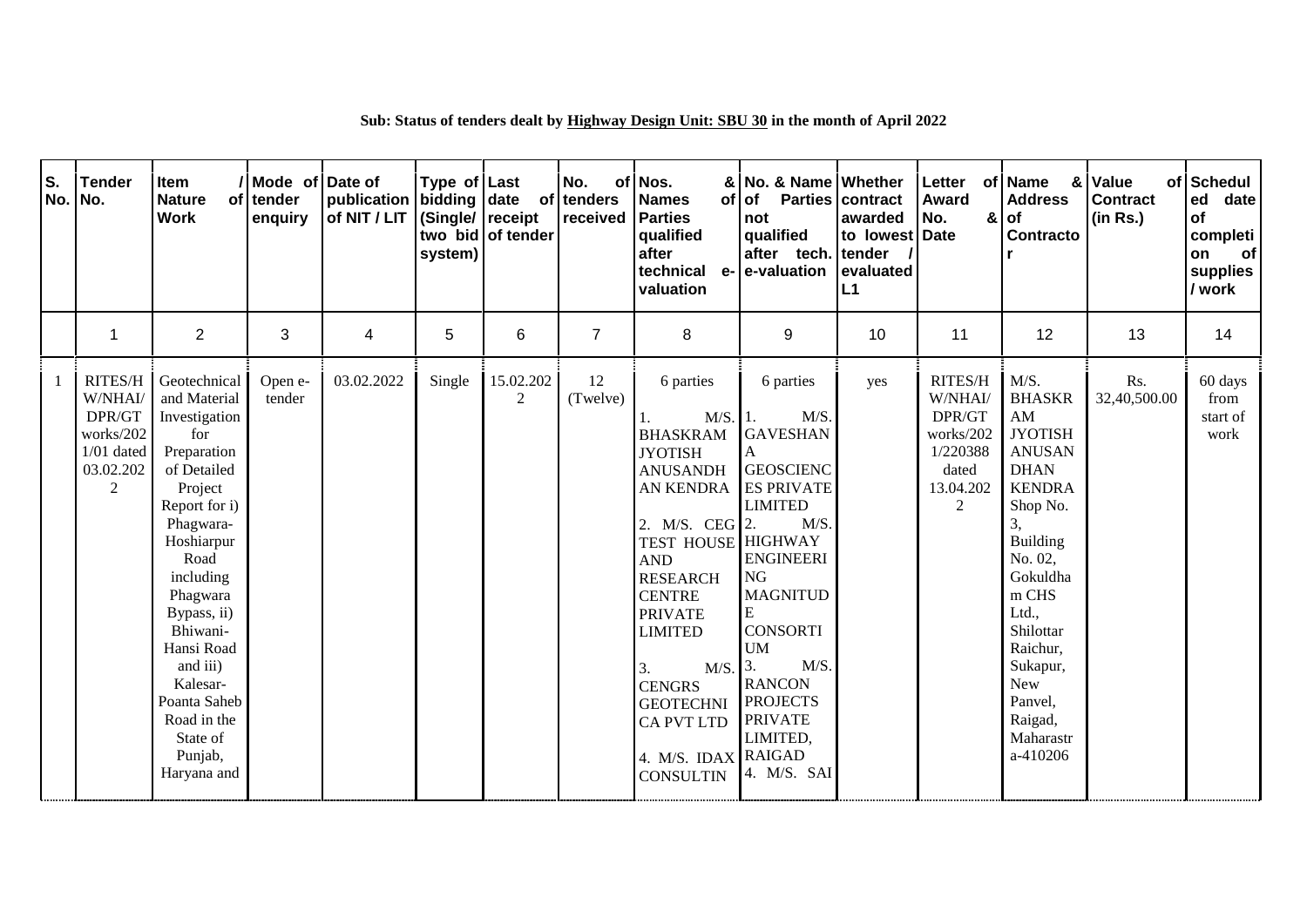|   |                       | Himachal<br>Pradesh                                                                                                                                  |              |                    |        |                         |       | G<br>RESEARCH<br><b>PRIVATE</b><br><b>LIMITED</b><br>M/S. 5.<br>5.<br><b>INDIAN</b><br><b>GEOTECHNI CONSULTA</b><br><b>CAL</b><br><b>SERVICES</b><br>6.<br><b>SOIGNE</b><br><b>ENGINEERIN NCY</b><br>G<br><b>CONSULTAN PVT LTD</b><br><b>TS</b> | AND GEOTECHN<br><b>ICAL</b><br><b>ENGINEERS</b><br><b>PRIVATE</b><br><b>LIMITED</b><br>M/S<br><b>THOUGHTS</b><br>NTS JAIPUR<br>PVT LTD<br>6. M/S. X<br>M/S. PLORER<br><b>CONSULTA</b><br><b>SERVICES</b> |                                                               |                |                                                                                 |                       |                |
|---|-----------------------|------------------------------------------------------------------------------------------------------------------------------------------------------|--------------|--------------------|--------|-------------------------|-------|-------------------------------------------------------------------------------------------------------------------------------------------------------------------------------------------------------------------------------------------------|----------------------------------------------------------------------------------------------------------------------------------------------------------------------------------------------------------|---------------------------------------------------------------|----------------|---------------------------------------------------------------------------------|-----------------------|----------------|
| 2 | GEM/202 Monthly<br>25 | $2/B/21088$ Basis Cab & ent<br>Taxi Hiring Marketpla<br>Services $-$ ce<br>Hatchback;<br>2500 Km x<br>320<br>hours;<br>(10)<br>Local<br>Nos Vehicle) | e            | Governm 19.04.2022 | System | Two Bid 30.04.202<br>2  | Three | In progress                                                                                                                                                                                                                                     | In progress                                                                                                                                                                                              | In<br>progress                                                | In<br>progress | In<br>progress                                                                  | In progress           | In<br>progress |
| 3 | GEM/202 Monthly<br>23 | $2/B/18955$ Basis Cab & ent<br>Taxi Hiring Marketpla<br>Services<br>$-$ ce<br>SUV; 2500<br>Km x 320<br>hours; Local                                  | $\mathbf{e}$ | Governm 27.01.2022 | System | Two Bid: 07.02.202<br>2 | Five  | Four parties One<br>qualified.<br>a) In-land<br>Tours<br>Travels.<br>b) Kavumpura                                                                                                                                                               | <b>party</b><br>not<br>qualified.<br>$&$ Southern<br>Tours India.                                                                                                                                        | Lowest<br>Bid<br>accepted<br>by the<br>Competen<br>authority. | In<br>progress | $M/s$ Inland<br>Tours<br>Travels<br>Address<br>4/927,<br>Niravath<br>Buildings, | Rs.<br>& 35,10,000.00 | In<br>progress |